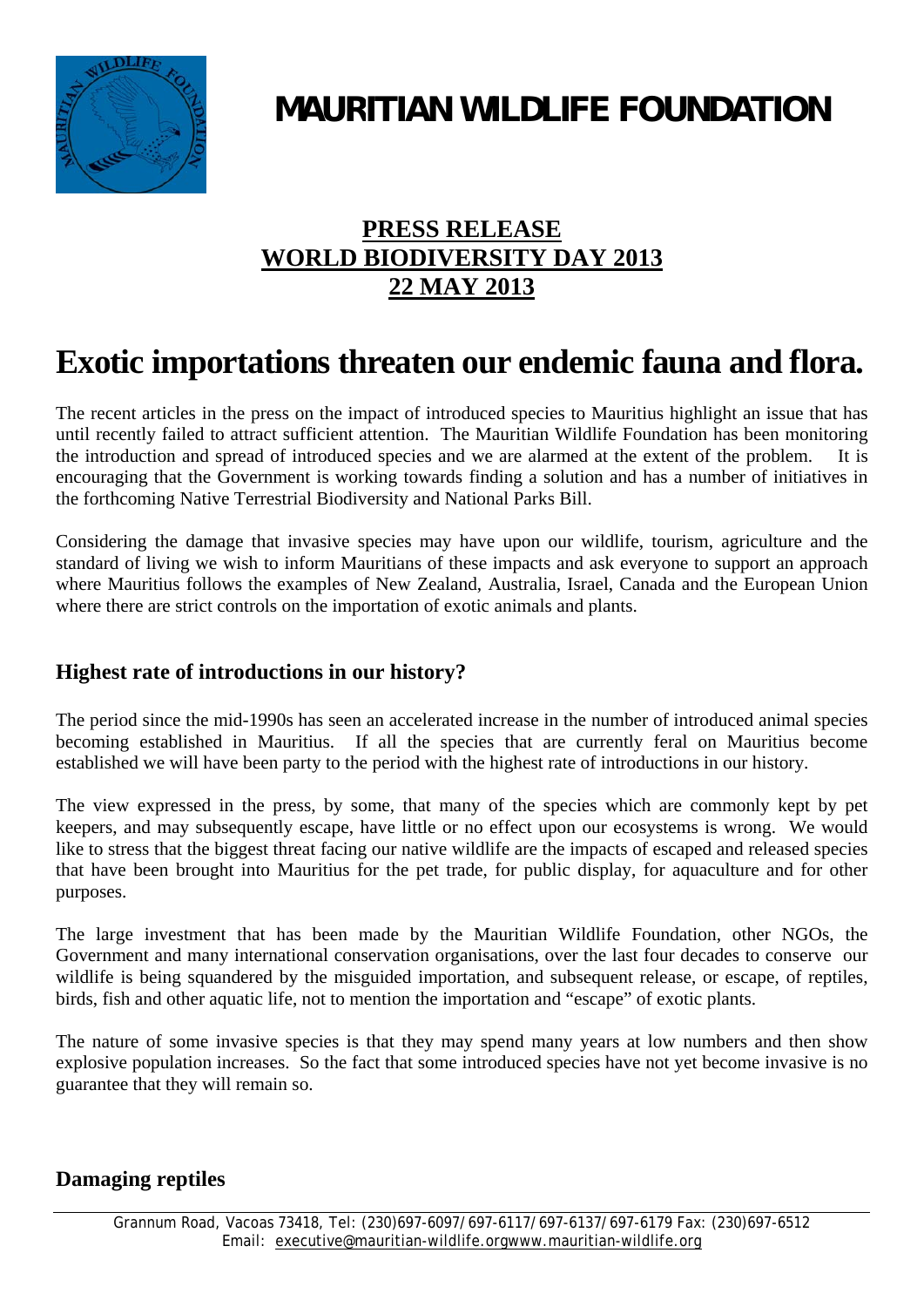The species that has attracted most recent attention is the Green Iguana. Fortunately it is not to our knowledge established on Mauritius although to judge from the reports of feral animals it is probably only a matter of time. Some have expressed the view that it is not going to do any harm and become invasive since it is a vegetarian. We contest this thought and note that many of the worst invasive species, like rabbits and goats are herbivores. Iguanas are invasive in the Caribbean and where they occur in high numbers they impact upon the tourist industry since many tourists do not like them, and in Puerto Rico they are a threat to aviation when they sunbathe on runways and cause them to be shut down. While the Iguana may not have a big effect on biodiversity it could have an economic impact.

The Giant Madagascar Day Gecko is having a severe impact, and wherever it occurs the number of endemic lizards drop dramatically. This species was introduced with the pet trade in the early 1990s and spread from Baie du Tombeau and is now found over much of Mauritius. The claim that has been made that the species has been here since the 1960s is not supported and there were thorough island wide surveys of lizards in the 1960s and 1970s by the Director of the Mauritius Institute Jean Vinson and his son Jean-Michel and there was no sign of any Giant Madagascar Day Geckos. Baie du Tombeau is also the centre of spread of another day gecko the Gold-dust Gecko. This species has become established in the last five years and is now beginning to spread with populations being reported many miles from the original site.

The fresh water communities are being threatened by the Red-eared Terrapin which is imported into Mauritius in large numbers for the pet trade, and is often found feral. This species is invasive in many countries and is a voracious predator. Recently we have identified a second apparently exotic species of terrapin in our waterways the Chinese Soft-shelled Terrapin.

Rodrigues has also had its reptile introductions including the agama lizard *Calotes versicolor* and Bluetailed Day Gecko *Phelsuma cepediana* in the mid-1980s and 1990s.

Throughout the tropical regions of the world introduced reptiles are proving to be a growing threat to biodiversity. We urge that the trade in reptiles for the pet market be completely banned since many species have such high invasive and damaging potential. Snakes are a real threat to our biodiversity and we note that there have been several reports of snakes in the port and Pailles in the 1990s and 2000s, including a poisonous cobra and a Reticulated Python *Python reticulatus.*

#### **A proliferation of parrots**

The trade in parrots threatens to be particularly damaging. Escaped or released exotic parrots may become invasive and impact upon fruit and vegetable crops. We are alarmed at the increased numbers of feral parrots on Mauritius. There are recent reports of various free-living cockatoos, African Grey Parrots, Lesser Vasa Parrot, lovebirds, Rainbow Lorikeet and conures.

These parrots may also bring diseases that threaten our endemic Echo Parakeet *Psittacula eques*. We know that parrots carry a range of viral diseases that are difficult or impossible to detect by routine disease screening. Our wild Echo Parakeets are being affected by Psittacene Beak and Feather Disease that kills many of the young, and detailed studies at the University of Kent, UK, have suggested that this disease is a strain introduced to Mauritius with captive parrots from South Africa in the 1950s. We have also discovered another strain that exists in captive parrots that was introduced more recently perhaps in the last decade from South-east Asia.

There are many other diseases that can be imported with parrots and the only safe policy is to stop the trade since screening methods are not sensitive enough to detect all the potentially damaging viral diseases.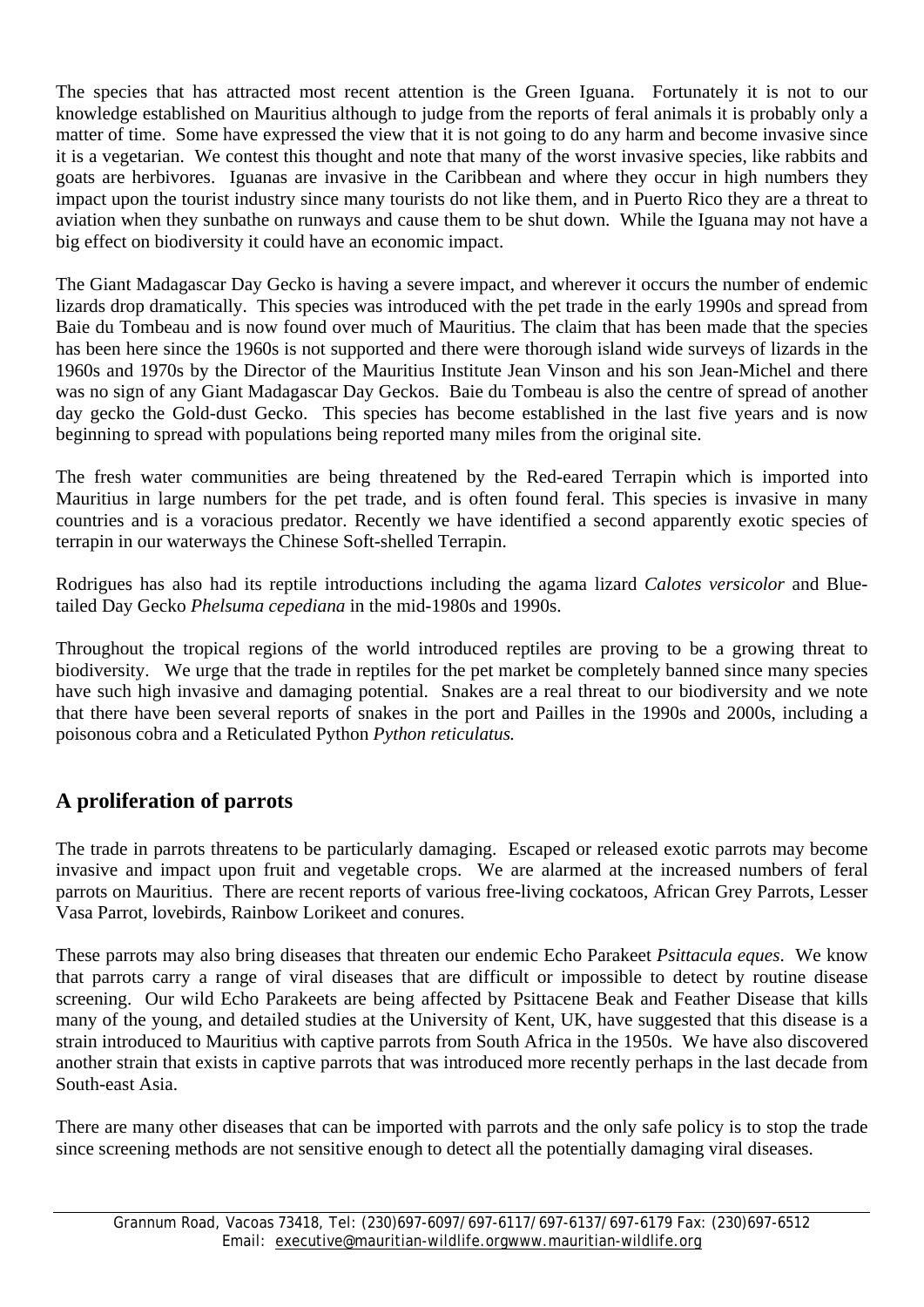There are about 370 species of parrots and the invasive potential of most has never been tested. Species that are not known to be invasive may become so when introduced to a new country because of the absence of its natural predators, competitors and diseases.

The import of parrots for display and the pet trade is quite unnecessary. Bird keepers should breed from the many species of birds that are already held captive in Mauritius. This would ensure that no diseases could be imported and we would have our own domestic strains of birds to satisfy local demand. Experience from other countries has demonstrated that a ban on the importation of birds, results in subsequent improvements in the care and the development of self-sufficient domestic bred stocks. This has to be the way forward.

#### **Rivers and ponds**

Our freshwater systems are poorly known, and have been largely overlooked by conservationists. They have been badly affected by introduced fish, plants and invertebrates that are impacting upon our native and endemic fish, invertebrates and plants. World-wide the aquarium trade has been responsible for spreading invasive aquatic organisms. The Giant Apple Snail first recorded in the wild in 1999 is having a profound economic effect by feeding upon taro and watercress crops and destroying tourist attractions like the famous water lilies in Pamplemousses Botanical Gardens. It will also limit the potential for paddy rice growing in Mauritius. We also have Crayfish and Catfish both introduced to our rivers in the last twenty years. Thankfully, the authorities were swift to destroy piranhas imported for the pet trade in 2000s and we trust the same will be done for recently introduced fresh water rays. Both of these animals, if established, may have made our watercourses unsafe.

#### **Even our islands are not safe**

One of the major findings of our studies has been just how vulnerable the islands around Mauritius and Rodrigues are to invasion by a whole range of introduced species. One would have hoped that our island Nature Reserves would be free from recent introductions especially since from the 1970s to1990s a huge amount of effort went into clearing the most important islands of goats, rats, mice, cats, rabbits and hares.

The Asian House Shrew *Suncus murinus,* which has long been on Mauritius only got to Rodrigues in the late 1990s when it devastated populations of native and endemic invertebrates. From the main island it got to Ile Cocos nature reserve in about 2009. Here on Mauritius the shrew got to Flat Island in 2009/2010 when it caused the complete loss of three species of endemic reptiles from the island amounting to over half a million individuals.

Alarmingly in 2008 the highly poisonous Australian Red-backed Spider was found on Gunner's Quoin, a closed Nature Reserve. It may have got there when visitors from a passing boat from Australia stopped off for a picnic, which is a frequent occurrence, suggesting that closer policing of the islands is necessary.

#### **Recent Invasive Plants**

Introduced plants can spend several decades at low levels before they reach numbers when they are no longer controllable. In some cases, aninvasive animal helps with theirestablishment and spread. In Mauritius, the expansion of the Red-whiskered Bulbul *Pycnonotus jocosus*helped the invasion of Ceylon Privet *Ligustrum robustum* and Strawberry (Chinese) Guava *Psidium cattleianum*.

There is a continual problem of plant introductions and not all these are legal. We haverecorded the invasion of several plants over the last twenty years although their initial introduction may be older (50 years and more).

Examples include: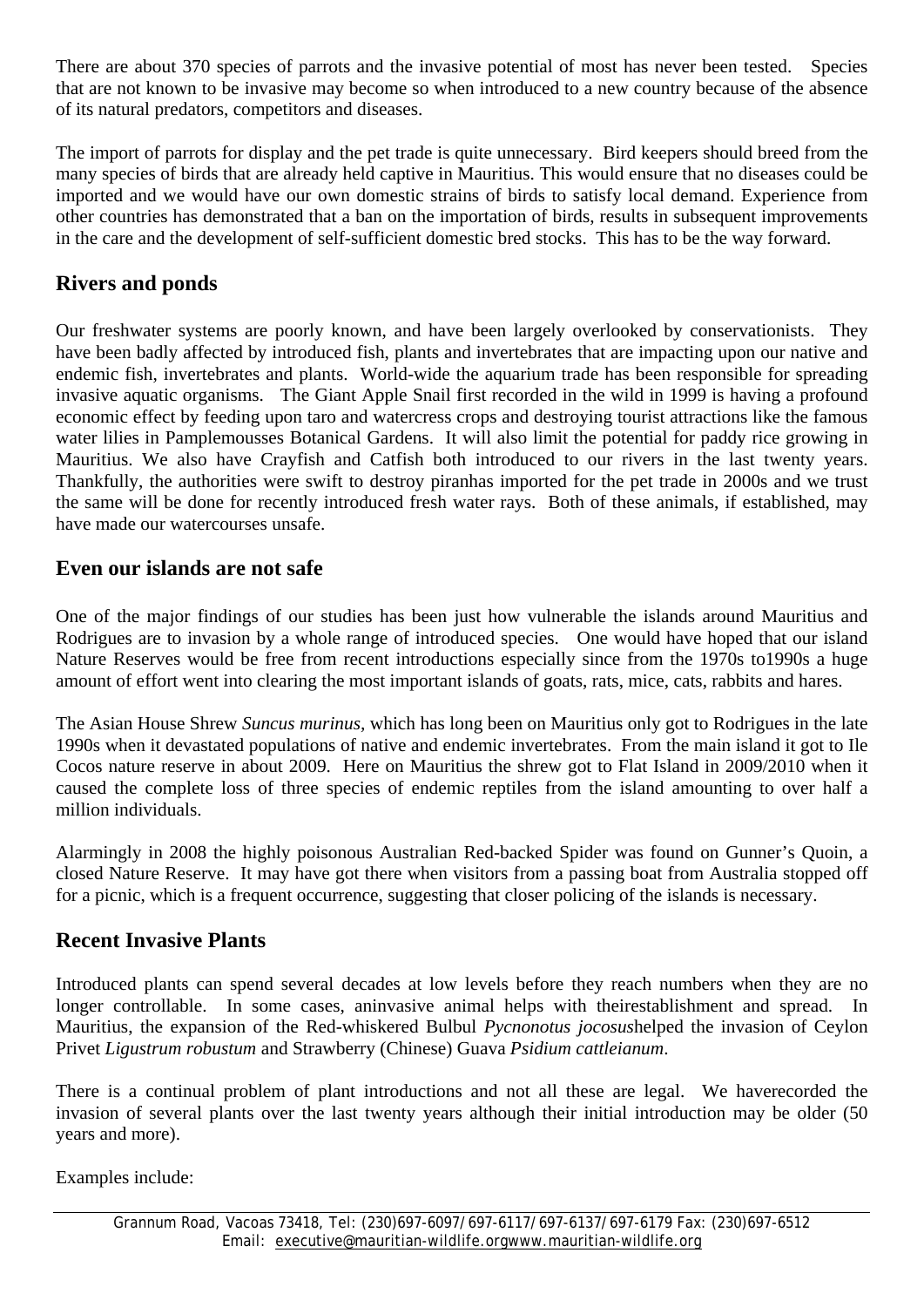Rattlebox *Sesbania punicea* planted as a roadside plant. Invading inland from the highway eg from La Vigie to Rose Belle.

Tibouchina *Tibouchina viminea*, an ornamental plant with beautiful purple blue flowers. Invading in the uplands at Grand Bassin, Petrin, Les Mares and Alexandra Falls.

Eupatorium *Clibadium surinamense*, a nectar producing plant introduced in 1936 as a support for biocontrol of sugar cane pests. Has invaded abandoned agricultural land, some forests, sugar cane fields, river banks, mountains and some areas of the Black River Gorges National Park.

Tipek *Strobilanthes colorata*, an ornamental plant from India was introduced in the late 1950sand has now become an aggressive species in humid forests of Le Pouce, Grand Peak, La Nicoliere, Piton Savanne and the National Park.

*Hydrylla verticillata,* a small Asian aquatic submerged plant found in rivers and natural pools. It was introduced in 1954 and has now invaded rivers.

#### **What to do?**

As a first step we recommend a policy of reverse listing where there is a complete ban on the importation of all exotic plants and animals. Exceptions would cover named domesticated species that it would be safe to import. This measure would be coupled with eradication, where possible, of all recently introduced exotic species now living in the wild.

#### **Incomplete list of animal species introduced and possibly established since the 1990s.**

**Giant Madagascar Day Gecko** *Phelsuma grandis,* originally recorded in the early 1990s at Baie du Tombeau and now widely spread across the island and increasing. Control now impossible.

**Gold-dust Day Gecko** *Phelsuma laticauda,* established around BaieduTombeau and spreading. Unlikely to be controllable.

**Standing's Day Gecko** *Phelsuma standingi,* small population introduced in Baie du Tombeau, that may or may not establish.

**Mourning Gecko** *Lepidodactylus lugubris,* a small population established in the south-east since 2012.

**Slender Worm Snake** *Typhlops porrectus*, discovered in the 1990s, a species probably introduced many years ago.

**Panther Chameleon** *Furcifer pardalis,* well established since the 1990s in several locations, it is an effective predator of our endemic geckos and young birds. Unlikely to be controllable.

**Green Iguana** *Iguana iguana,* highly invasive in the Caribbean. A common pet that is often found feral, likely to establish itself soon if measures are not taken to eradicate it.

**Red-eared Terrapin (Slider)** *Trachemys scripta elegans,* a highly invasive species that damages freshwater ecosystems. A common pet that is often found feral may already have small breeding populations, urgent control required, and trade halted.

**Chinese Soft-shell Turtle** *Pelodiscus sinensis,* several recent records of this suggest that we may have a recently established population of this widely traded species.

**Egyptian Goose** *Alopochen aegyptiacus,* highly invasive in several countries where it impacts upon aviation by feeding on the mown grass next to runways. A small population established in the west of Mauritius, around Cascavelle, from birds released in the 1990s.

**Mallard** *Anas platyrhynchos,* the most invasive of all the ducks. Several introductions since the 1970s*,*  including introductions in the last ten years.Common in several areas of the island.